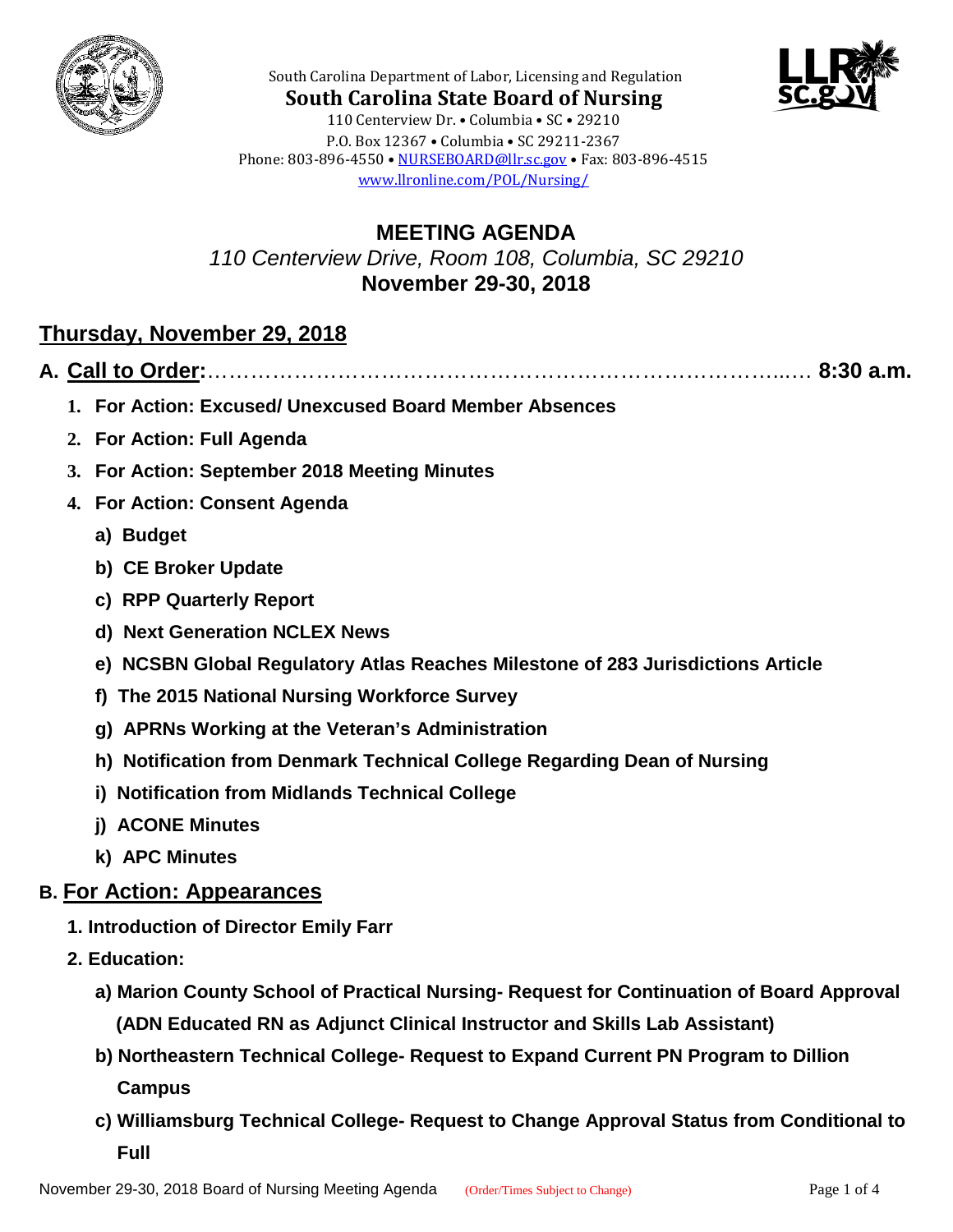- **d) Piedmont Technical College- Request to Expand LPN to RN Transition Program to Laurens County Campus**
- **2. Hearings/Discipline (Confidential/Closed Session): Office of Disciplinary Counsel**
- **2017-417 2017-144 2018-333** • **2018-105** • **2017-687** • **2015-71**
	-
- 
- **C. Lunch…………………………………………………………………………………………………12:00 p.m.**

## **D. For Action: Appearances Continued**

- **1. Office of Investigations and Enforcement (OIE)- Mark Sanders (Closed Session)..…..12:30 p.m. a) Investigative Review Committee (IRC) Report b) Statistical Report**
- **2. Legislative Updates- Holly Beeson, Counsel to the Office of Communications and Governmental Affairs**
- **3. Hearings/Discipline (Confidential/Closed Session): Office of Disciplinary Counsel**
	- **2016-673 2017-319 2018-70 & 2018-176**
	- **2015-373 2016-571 2015-235**
	- **2015-345 2017-58 2016-541**
	- **2016-442 2016-642 2017-211**
	- **2015-322 2016-654 2016-656**
	- **2017-217 2017-148 2017-89**
	- **2018-38**

# **E. Adjournment for the Evening**

- 
- 
- 
- 
- 
- 

- 
- **2018-157 2017-509 & 2017-511 2018-83**
- 
- 
- 
- **2017-605 2017-162**
	-
- 
- 
-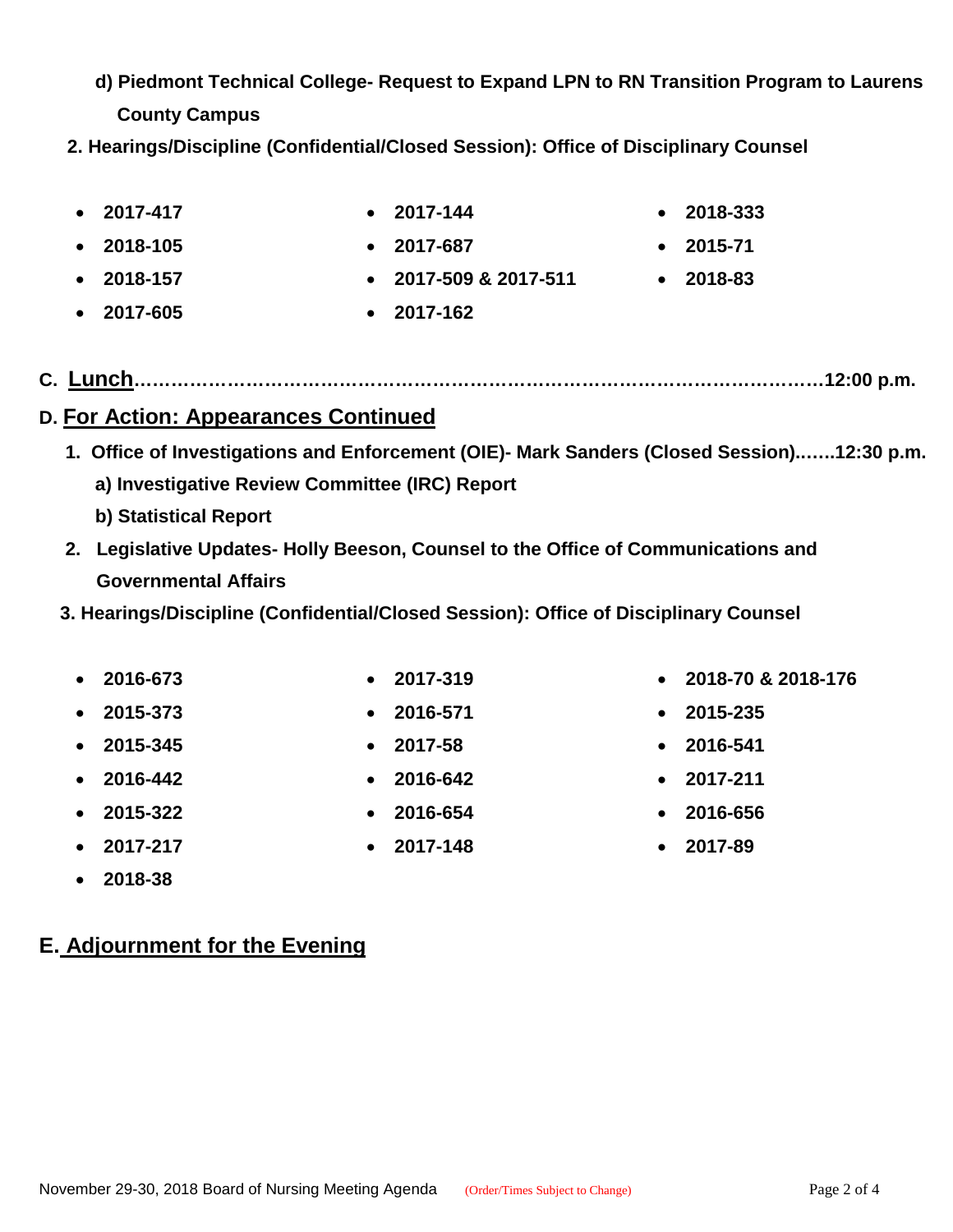# **FRIDAY, NOVEMBER 30, 2018**

|--|--|--|

### **G. For Action: Appearances**

- **1. Education Appearances**
	- **a) ECPI University North Charleston RN Program- Request to Change Approval Status from Initial to Full**
	- **b) ECPI University Greenville Associate of Applied Science in Nursing Program- Request for Initial Approval**
- **2. Application Appearances (Confidential/ Closed Session)- Board of Nursing Compliance Staff**
	- **Applicant One- Registered Nurse by Examination**
	- **Applicant Two- Registered Nurse by Examination**
	- **Applicant Three- Registered Nurse by Endorsement**
	- **Applicant Four- Registered Nurse by Reinstatement**
	- **Applicant Five- Registered Nurse by Reinstatement**
	- **Applicant Six- Registered Nurse by Reinstatement**
	- **Applicant Seven- Registered Nurse by Reinstatement**
	- **Applicant Eight- Registered Nurse by Reactivation**
- **3. Waived Final Hearing Report (Closed Session)- Office of Disciplinary Counsel**

|  |  | <b>November:</b> |  |
|--|--|------------------|--|
|--|--|------------------|--|

| 2016-762 | 2017-342 | 2017-343 | 2017-219 | 2015-584 |
|----------|----------|----------|----------|----------|
| 2015-281 | 2017-318 | 2015-577 | 2016-78  | 2015-172 |

- **4. Administrative Review Report (Closed Session)- Office of Disciplinary Counsel**
- **5. Just Culture Updates (Closed Session)- Office of Disciplinary Counsel**

**H. Reports/Discussion Topics:** *(May also be taken up before, between and after appearances)*

- **1. Education Report**
	- **a) Dr. Trilla May's ACONE Resignation**
	- **b) For Approval: Refresher Courses**
- **2. Practice Report**
	- **a) Colorado School Nurses**
	- **b) Epidiolex Schedule V**
	- **c) Advisory Opinion #39 Cosmetic Procedures**